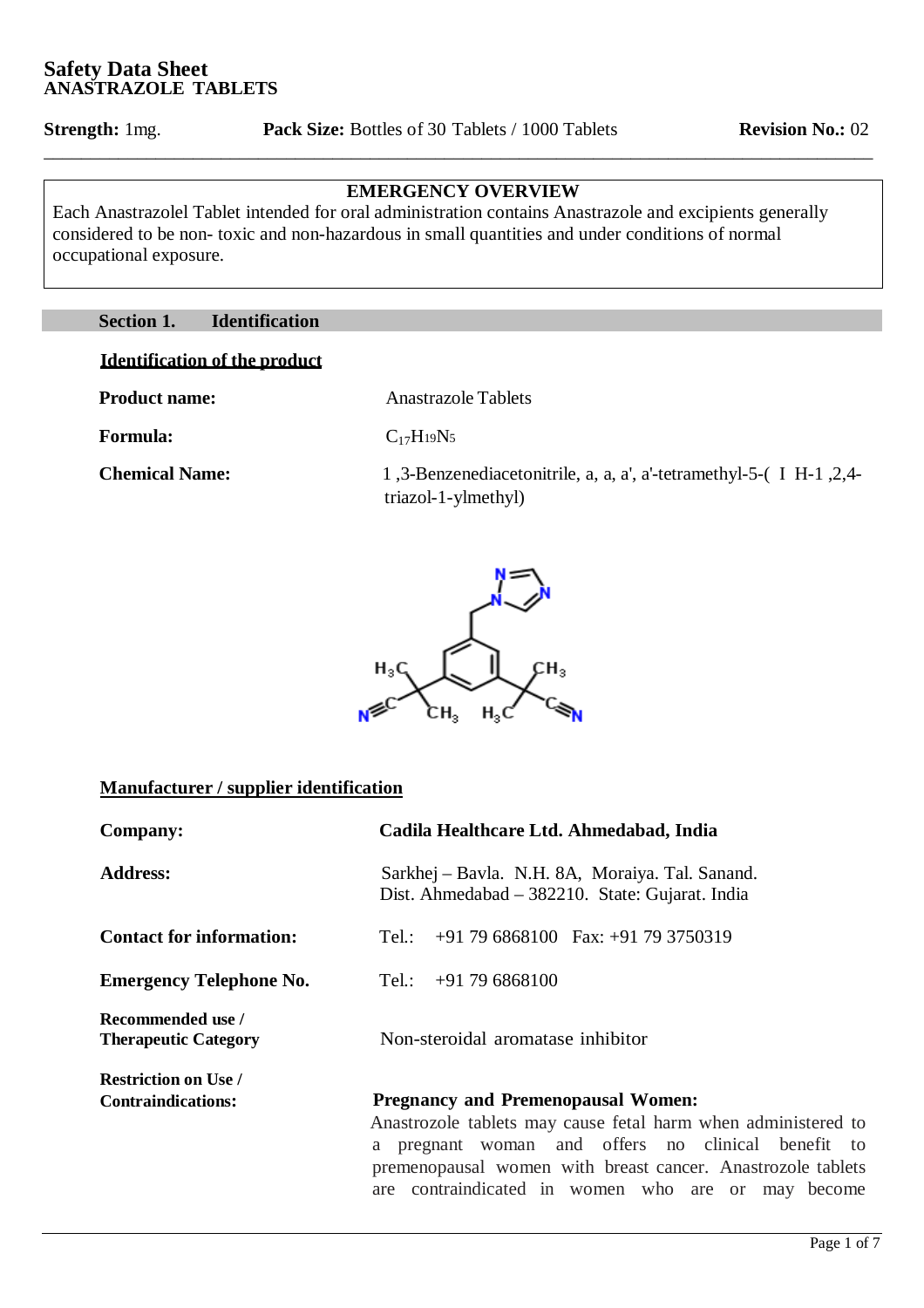| <b>Strength:</b> 1mg.             | <b>Pack Size:</b> Bottles of 30 Tablets / 1000 Tablets                                                                                                                                                                                                                                                                                                                                                                                                                                                                                                                                                                                                                                                                                                                                                                                                                                                                                 | <b>Revision No.: 02</b> |
|-----------------------------------|----------------------------------------------------------------------------------------------------------------------------------------------------------------------------------------------------------------------------------------------------------------------------------------------------------------------------------------------------------------------------------------------------------------------------------------------------------------------------------------------------------------------------------------------------------------------------------------------------------------------------------------------------------------------------------------------------------------------------------------------------------------------------------------------------------------------------------------------------------------------------------------------------------------------------------------|-------------------------|
|                                   | pregnant. There are no adequate and well-controlled studies in<br>pregnant women using anastrozole tablets. If anastrozole<br>tablets are used during pregnancy, or if the patient becomes<br>pregnant while taking this drug, the patient should be apprised<br>of the potential hazard to a fetus or potential risk for loss of the<br>pregnancy.                                                                                                                                                                                                                                                                                                                                                                                                                                                                                                                                                                                    |                         |
|                                   | <b>Hypersensitivity:</b><br>Anastrozole tablets are contraindicated in any patient who has<br>shown a hypersensitivity reaction to the drug or to any of the<br>excipients. Observed reactions include anaphylaxis, angioedema,<br>and urticaria.                                                                                                                                                                                                                                                                                                                                                                                                                                                                                                                                                                                                                                                                                      |                         |
| <b>Section 2.</b>                 | <b>Hazard (s)</b> Identification                                                                                                                                                                                                                                                                                                                                                                                                                                                                                                                                                                                                                                                                                                                                                                                                                                                                                                       |                         |
| Dose and<br><b>Administration</b> | The dose of anastrozole tablet is one 1 mg tablet taken once a<br>day. For patients with advanced breast cancer, Anastrozole tablet<br>should be continued until tumor progression. Anastrozole tablets<br>can be taken with or without food.                                                                                                                                                                                                                                                                                                                                                                                                                                                                                                                                                                                                                                                                                          |                         |
| <b>Adverse Effects</b>            | Serious adverse reactions with anastrozole tablets occurring in less<br>than 1 in $10,000$ patients, are: 1) skin reactions such as lesions,<br>ulcers, or blisters; 2) allergic reactions with swelling of the face,<br>lips, tongue, and/or throat. This may cause difficulty in swallowing<br>and/or breathing; and 3) changes in blood tests of the liver function,<br>including inflammation of the liver with symptoms that may include<br>a general feeling of not being well, with or without jaundice, liver<br>pain or liver swalling. Common adverse reactions (occurring with<br>an incidence of $>10\%$ ) in women taking anastrozole tablets<br>included: hot flashes, asthenia, arthritis,<br>pharyngitis, hypertension, depression, nausea and vomiting, rash,<br>osteoporosis, fractures, back pain, insomnia, pain, headache, bone<br>pain, peripheral edema, increased cough, dyspnea, pharyngitis and<br>lymphedem | pain, arthralgia,       |
| <b>Over Dose Effect</b>           | Clinical trials have been conducted with anastrozole tablets, up to 60<br>mg in a single dose given to healthy male volunteers and up to 10<br>mg daily given to postmenopausal women with advanced breast<br>cancer; these dosages were tolerated. A single dose of anastrozole<br>tablets that results in life-threatening symptoms has not been<br>established. There is no specific antidote to over dosage and<br>treatment must be symptomatic.                                                                                                                                                                                                                                                                                                                                                                                                                                                                                  |                         |
| <b>Medical Condition</b>          | <b>Hepatic Impairment:</b><br>No changes in dose are recommended for patients with mild-to-<br>moderate hepatic impairment. Anastrozole tablet has not been                                                                                                                                                                                                                                                                                                                                                                                                                                                                                                                                                                                                                                                                                                                                                                            |                         |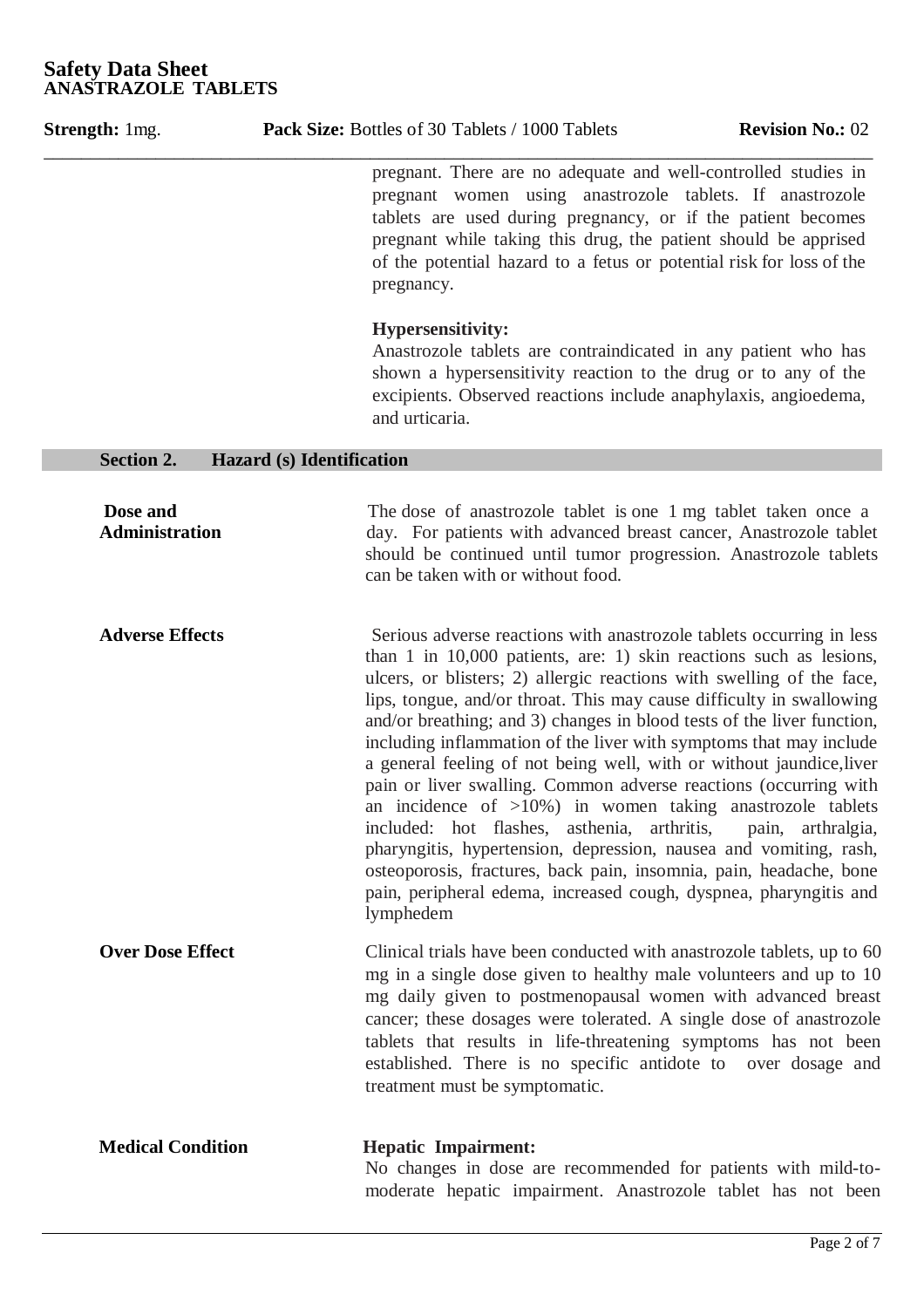| <b>Strength:</b> 1mg.               | Pack Size: Bottles of 30 Tablets / 1000 Tablets<br><b>Revision No.: 02</b>                                                                                                                                                                                                                                                                                                                                                                                                                                                                                                                                                                                                                                                |
|-------------------------------------|---------------------------------------------------------------------------------------------------------------------------------------------------------------------------------------------------------------------------------------------------------------------------------------------------------------------------------------------------------------------------------------------------------------------------------------------------------------------------------------------------------------------------------------------------------------------------------------------------------------------------------------------------------------------------------------------------------------------------|
|                                     | studied in patients with severe hepatic impairment                                                                                                                                                                                                                                                                                                                                                                                                                                                                                                                                                                                                                                                                        |
| <b>Contraindications</b>            | <b>Pregnancy and Premenopausal Women:</b><br>Anastrozole tablets may cause fetal harm when administered to a<br>pregnant woman and offers no clinical benefit to premenopausal<br>women with breast cancer. Anastrozole tablets are contraindicated<br>in women who are or may become pregnant. There are no adequate<br>and well-controlled studies in pregnant women using anastrozole<br>tablets. If anastrozole tablets are used during pregnancy, or if the<br>patient becomes pregnant while taking this drug, the patient should<br>be apprised of the potential hazard to a fetus or potential risk for loss<br>of the pregnancy.                                                                                 |
|                                     | <b>Hypersensitivity:</b><br>Anastrozole tablets are contraindicated in any patient who has<br>shown a hypersensitivity reaction to the drug or to any of the<br>excipients. Observed reactions include anaphylaxis, angioedema,<br>and urticaria.                                                                                                                                                                                                                                                                                                                                                                                                                                                                         |
| <b>Pregnancy</b><br><b>Comments</b> | <b>Teratogenic Effects:</b><br>Anastrozole tablets may cause fetal harm when administered to a<br>pregnant woman and offers no clinical benefit to premenopausal<br>women with breast cancer. Anastrozole tablets is contraindicated in<br>women who are or may become pregnant. In animal studies,<br>anastrozole caused pregnancy failure, increased pregnancy loss,<br>and signs of delayed fetal development. There are no studies of<br>anastrozole tablets use in pregnant women. If anastrozole tablet is<br>used during pregnancy, or if the patient becomes pregnant while<br>receiving this drug, the patient should be apprised of the potential<br>hazard to the fetus and potential risk for pregnancy loss. |
|                                     | <b>Nursing Mothers:</b><br>It is not known if anastrozole is excreted in human milk. Because<br>many drugs are excreted in human milk and because of the<br>tumorigenicity shown for anastrozole in animal studies, or the<br>potential for serious adverse reactions in nursing infants, a decision<br>should be made whether to discontinue nursing or to discontinue the<br>drug, taking into account the importance of the drug to the mother                                                                                                                                                                                                                                                                         |
| <b>Pregnancy</b><br>Category        | X                                                                                                                                                                                                                                                                                                                                                                                                                                                                                                                                                                                                                                                                                                                         |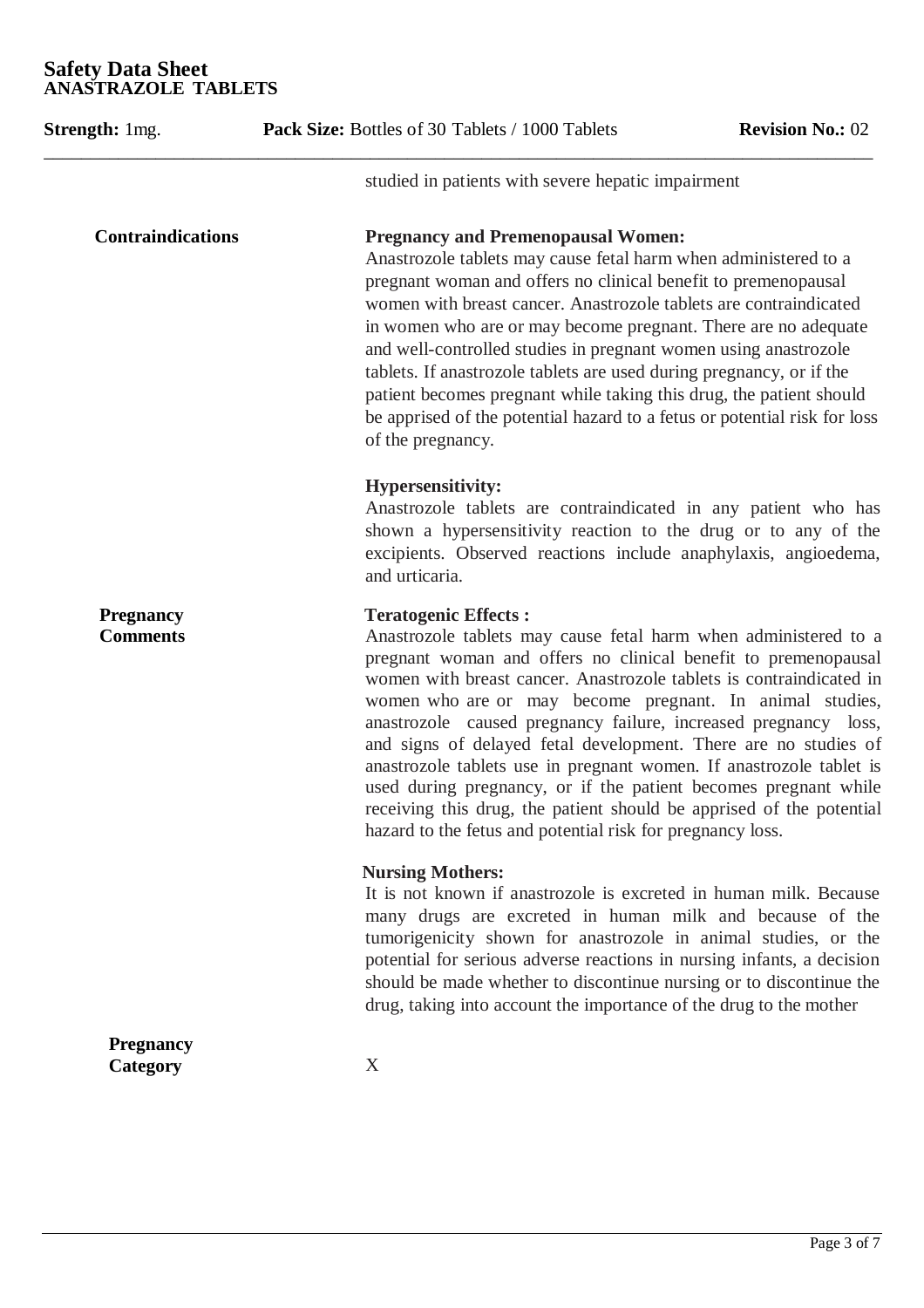**Strength:** 1mg. **Pack Size:** Bottles of 30 Tablets / 1000 Tablets **Revision No.:** 02

| <b>Section 3.</b><br><b>Composition / information on ingredients</b> |                       |                 |
|----------------------------------------------------------------------|-----------------------|-----------------|
| <b>Component</b>                                                     | <b>Exposure Limit</b> | CAS No.         |
| <b>Principle Component:</b>                                          |                       |                 |
| Anastrozol 1mg                                                       | Not Found             | 120511-73-1     |
| <b>Inactive Ingredients:</b>                                         |                       |                 |
| Lactose                                                              | Not Found             | $63 - 42 - 3$   |
| Megnesium Stearate,                                                  | Not Found             | 557-04-0        |
| Hyaroxypropyl methyl cellulose,                                      | Not Found             | $9004 - 65 - 3$ |
| Polyethylene glycol,                                                 | Not Found             | 25322-68-3      |
| Povidone.                                                            | Not Found             | 9003-39-8       |
| Sodium starch glycolate                                              | Not Found             | <b>NA</b>       |
| Titanium dioxide                                                     | Not Found             | 13463-67-7      |
| <b>Section 4.</b><br><b>First - aid measures</b>                     |                       |                 |
|                                                                      |                       |                 |
|                                                                      |                       |                 |

\_\_\_\_\_\_\_\_\_\_\_\_\_\_\_\_\_\_\_\_\_\_\_\_\_\_\_\_\_\_\_\_\_\_\_\_\_\_\_\_\_\_\_\_\_\_\_\_\_\_\_\_\_\_\_\_\_\_\_\_\_\_\_\_\_\_\_\_\_\_\_\_\_\_\_\_\_\_\_\_\_\_\_\_\_\_\_\_\_

**General** Remove from exposure. Remove contaminated clothing. Person developing serious hypersensitivity reaction must receive medical attention.

 **Overdose Treatment** In the management of an overdose, consider that multiple agents may have been taken. Vomiting may be induced if the patient is alert. Dialysis may be helpful because anastrozole tablet is not highly protein bound. General supportive care, including frequent monitoring of vital signs and close observation of the patient, is indicated.

| <b>Section 5.</b>                           | Fire - fighting measures                                                                                        |                                  |                                             |
|---------------------------------------------|-----------------------------------------------------------------------------------------------------------------|----------------------------------|---------------------------------------------|
| <b>Flash point</b>                          | Not Found                                                                                                       | <b>Upper Flammable Limit:</b>    | Not Found                                   |
| <b>Auto-Ignition</b><br><b>Temperature:</b> | Not Found                                                                                                       | <b>Lower Flammable Limit:</b>    | Not Found                                   |
| <b>Extinguishing Media</b>                  | Water Spray, dry<br>chemical, carbon dioxide<br>or foam as appropriate<br>for surrounding fire and<br>material. | <b>Fire and Explosion Hazard</b> | Emits toxic fumes<br>Under fire conditions. |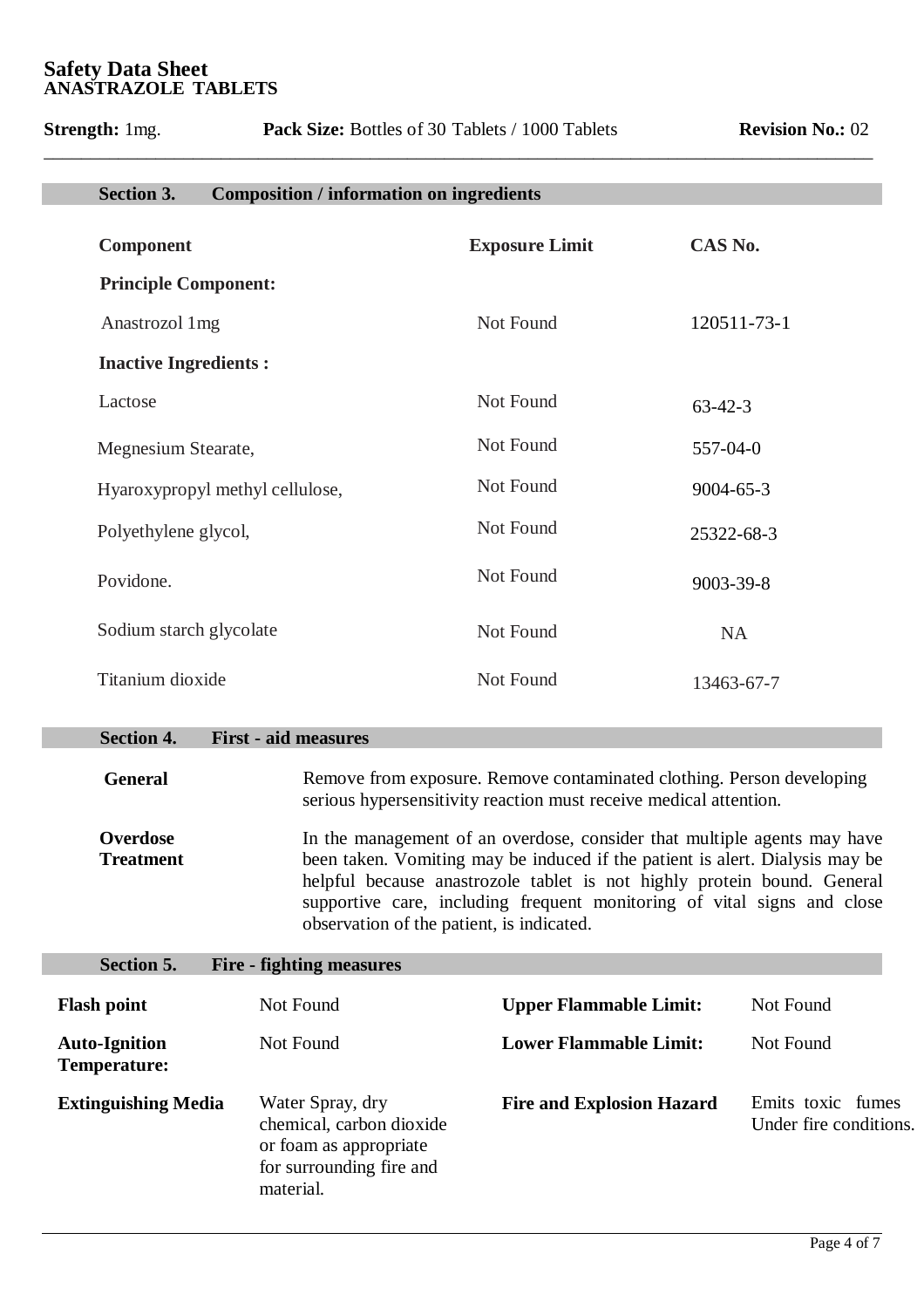| <b>Strength:</b> 1mg.                    | Pack Size: Bottles of 30 Tablets / 1000 Tablets                                                                                                                                                                                                                                           |                       | <b>Revision No.: 02</b> |  |
|------------------------------------------|-------------------------------------------------------------------------------------------------------------------------------------------------------------------------------------------------------------------------------------------------------------------------------------------|-----------------------|-------------------------|--|
| <b>Fire Fighting</b><br><b>Procedure</b> | As with all fires, evacuate personnel to a safe area. Fire fighter should use<br>self-contained breathing equipment and protective clothing.                                                                                                                                              |                       |                         |  |
| Section 6.                               | <b>Accidental Release Measures</b>                                                                                                                                                                                                                                                        |                       |                         |  |
| <b>Spill Response</b>                    | Wear approved respiratory protection, chemically compatible gloves and<br>protective clothing. Wipe up spillage or collect spillage using high efficiency<br>vacuum cleaner. Avoid breathing dust. Place spillage in appropriately labelled<br>container for disposal. Wash spill site.   |                       |                         |  |
| <b>Section 7.</b>                        | <b>Handling and Storage</b>                                                                                                                                                                                                                                                               |                       |                         |  |
| <b>Storage</b>                           | Store at 20 $\degree$ to 25 $\degree$ C (68 $\degree$ to 77 $\degree$ F).<br>Controlled Room Temperature.                                                                                                                                                                                 |                       |                         |  |
| <b>Incompatibilities:</b>                | No data available                                                                                                                                                                                                                                                                         |                       |                         |  |
| <b>Section 8.</b>                        | <b>Exposure controls / personal protection</b>                                                                                                                                                                                                                                            |                       |                         |  |
| <b>Respiratory</b><br><b>Profection</b>  | Protection from inhalation is not normally necessary. If ventilation is inadequate<br>or dust is likely to generate, use of suitable dust mask would be appropriate.                                                                                                                      |                       |                         |  |
| <b>Skin Protection</b>                   | Skin protection is not normally necessary, however it is good practice to avoid<br>contact with chemical to use suitable gloves when handling.                                                                                                                                            |                       |                         |  |
| <b>Eye protection</b>                    | Eye protection is not normally necessary. If concerned wear protective goggles or<br>glasses. Wash hands prior to touching eye and in particular handling contact<br>lenses.                                                                                                              |                       |                         |  |
| <b>Protective</b><br><b>Clothing</b>     | Protective clothing is not normally necessary, however it is good practice to<br>use apron.                                                                                                                                                                                               |                       |                         |  |
| <b>Engineering</b><br>Control            | Use process enclosures, local exhauste ventilation, or other engineering<br>controls to keep airborne levels below recommended exposure limits. If user<br>operations generate dust, fume or mist, use ventilation to keep exposure to<br>airborne contaminants below the exposure limit. |                       |                         |  |
| Section 9.                               | <b>Physical and chemical properties</b>                                                                                                                                                                                                                                                   |                       |                         |  |
| <b>Appearance</b>                        | Anastrazole Tablets 1 mg                                                                                                                                                                                                                                                                  | Odour                 | Odourless               |  |
|                                          | are white, biconvex, round<br>coated tablets, debossed                                                                                                                                                                                                                                    |                       |                         |  |
|                                          | with $'A7$ on one side                                                                                                                                                                                                                                                                    |                       |                         |  |
|                                          | and plain on other side.                                                                                                                                                                                                                                                                  |                       |                         |  |
| Solubility in water                      | No Data Available                                                                                                                                                                                                                                                                         | <b>Melting Point</b>  | No Data Available       |  |
| <b>Boiling point</b>                     | No Data Available                                                                                                                                                                                                                                                                         | <b>Vapour density</b> | No Data Available       |  |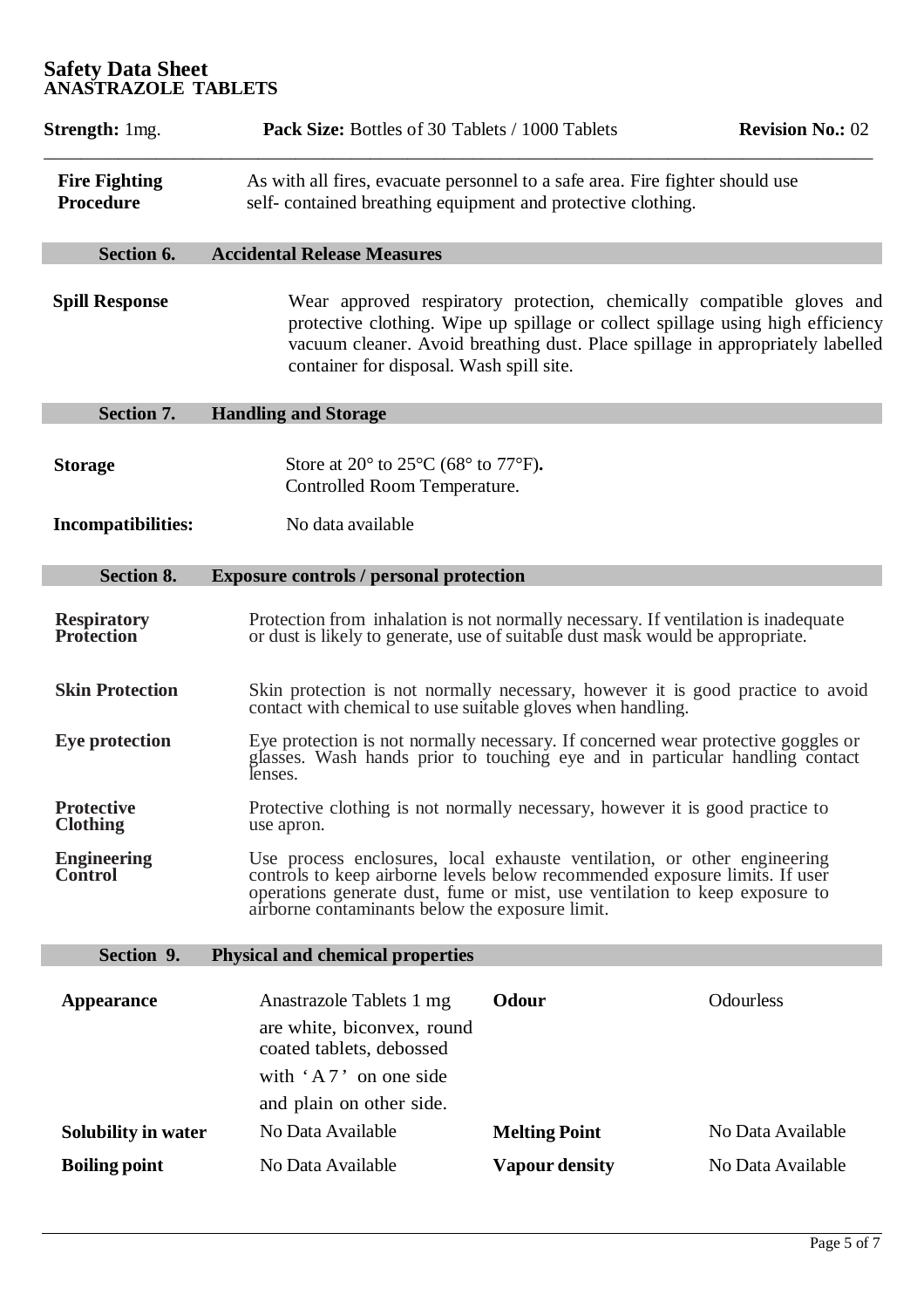| <b>Strength:</b> 1mg.                       | <b>Pack Size:</b> Bottles of 30 Tablets / 1000 Tablets    | <b>Revision No.: 02</b>             |                                                                                       |
|---------------------------------------------|-----------------------------------------------------------|-------------------------------------|---------------------------------------------------------------------------------------|
| <b>Evaporation rate</b>                     | No Data Available                                         | <b>Evaporation rate</b>             | No Data Available                                                                     |
| <b>Reactivity in water</b>                  | No Data Available                                         | <b>Specific gravity</b>             | No Data Available                                                                     |
| % Volatile by volume                        | No Data Available                                         | Vapour pressure                     |                                                                                       |
| <b>Other information</b>                    | No Data Available                                         |                                     |                                                                                       |
| <b>Section 10. Stability and Reactivity</b> |                                                           |                                     |                                                                                       |
| <b>Condition to avoid</b>                   | Avoid exposure to<br>extreme heat, light and<br>moisture. | <b>Stable</b>                       | Stable under normal<br>ambient and anticipated<br>storage and handling<br>conditions. |
| <b>Decomposition</b><br><b>Products</b>     | No Data Available                                         | <b>Hazardous</b><br><b>Reaction</b> | No data available.                                                                    |
| <b>Incompatibilities:</b>                   | No Data Available                                         |                                     |                                                                                       |

# **Section 11. Toxicology information**

| General             | Handling of formulated product is not expected to cause any toxicological<br>affects. The data pertains to the ingredient in formulations, rather than this<br>specie formulation.                                                                                                                                                                                                                                                                                                                                                                                                                                                                                                                                                                                                                         |
|---------------------|------------------------------------------------------------------------------------------------------------------------------------------------------------------------------------------------------------------------------------------------------------------------------------------------------------------------------------------------------------------------------------------------------------------------------------------------------------------------------------------------------------------------------------------------------------------------------------------------------------------------------------------------------------------------------------------------------------------------------------------------------------------------------------------------------------|
| <b>Target organ</b> | Eye contact, Skin contact and inhalation is not great risk as this product is<br>tablet.                                                                                                                                                                                                                                                                                                                                                                                                                                                                                                                                                                                                                                                                                                                   |
| <b>Other</b>        | Reproductive Toxicology<br>Anastrozole has been found to cross the placenta following oral<br>administration of 0.1 mg/kg in rats and rabbits (about 1 and 1.9 times the<br>recommended human dose, respectively, on a mg/ $m2$ basis). Studies in both<br>rats and rabbits at doses equal to or greater than 0.1 and 0.02 mg/kg/day,<br>respectively (about 1 and 1/3, respectively, the recommended human dose on<br>a mg/m <sup>2</sup> basis), administered during the period of organogenesis showed that<br>anastrozole increased pregnancy loss (increased pre- and/or post-<br>implantation loss, increased resorption, and decreased numbers of live<br>fetuses); effects were dose related in rats. Placental weights were<br>significantly increased in rats at doses of 0.1 mg/kg/day or more. |
|                     | Evidence of fetotoxicity, including delayed fetal development (i.e.,<br>incomplete ossification and depressed fetal body weights), was observed in<br>rats administered doses of 1 mg/kg/day (which produced plasma anastrozole<br>$C_{\text{ssmax}}$ and AUC <sub>0-24</sub> <sub>hr</sub> that were 19 times and 9 times higher than the<br>respective values found in postmenopausal volunteers at the recommended<br>dose). There was no evidence of teratogenicity in rats administered doses up<br>to 1.0 mg/kg/day. In rabbits, anastrozole caused pregnancy failure at doses                                                                                                                                                                                                                       |